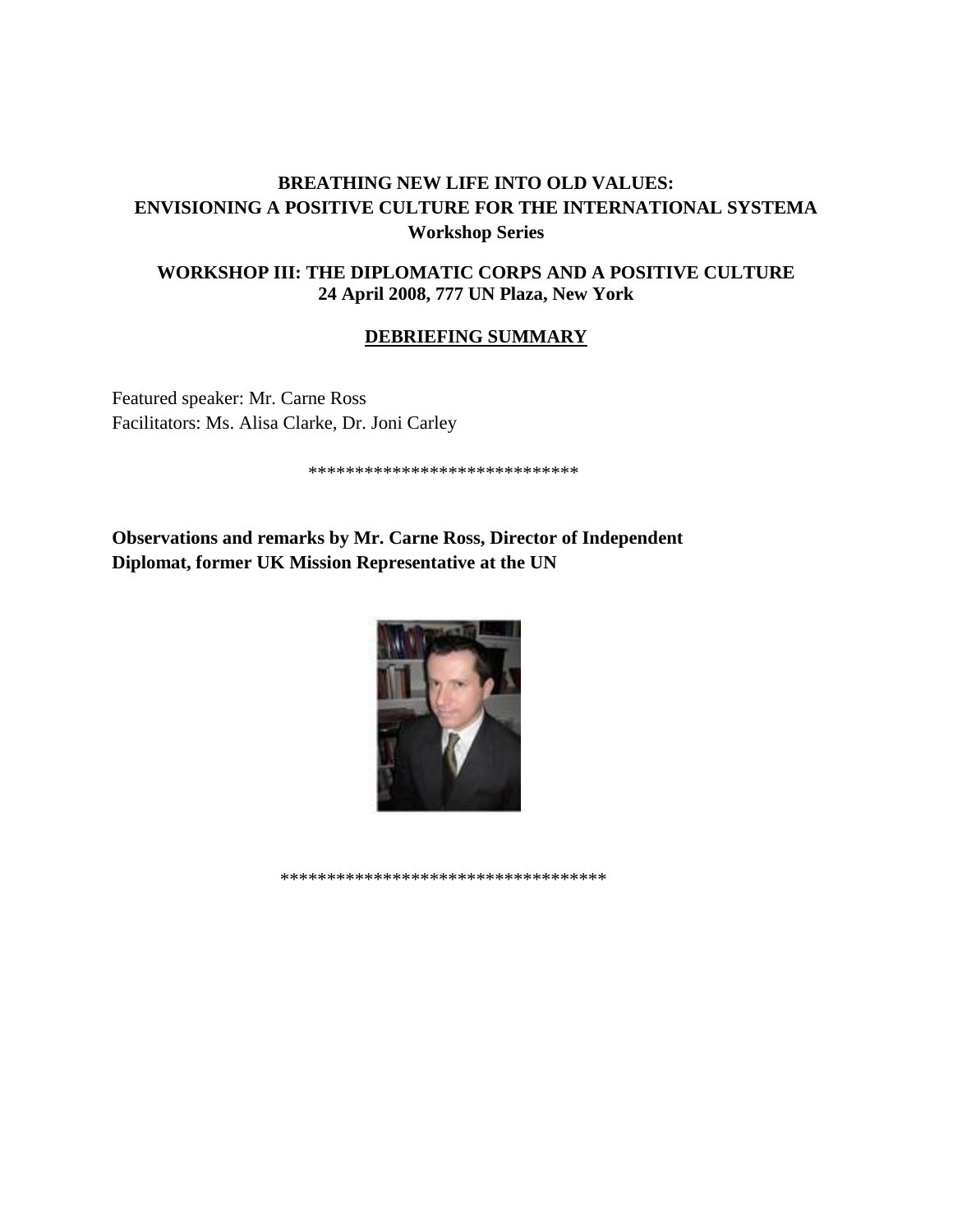The workshop segment was separated into several exercises:

## In **"Vision quest: a positive culture":**

Participants were invited to take a moment to remind themselves what brought them to work in the international community and to reconnect with that spark of enthusiasm. The facilitator then asked for each person to envision a values-based system in the year 2018. The different visions were grouped around the qualities of "Idealism" and "Pragmatism".

## For **"Reality check: what elements for a values-based culture currently exist?":**

Participants examined how their experience of the current system reflected the qualities or values they had identified for their future vision. Both positive and negative observations were noted. Positive elements encompassed creativity, tolerance and respect for diversity, acknowledgement of the common interests of humanity and patience. Negative aspects included insecurity, power imbalances and warfare, injustice, terrorism, the narrow definition of states, and lack of openness at the individual and organizational levels.

## Under "**Options and mapping":**

The facilitator asked for participants to group themselves around their preferred visions and to identify as a group the different options which could take them from their current reality to the future vision qualities. For "Idealism", recommended approaches involved forming an organization dedicated to solving the problems identified (such as IVC) creating effective communication on all levels, reflection and meditation, and being open and honest. For "Pragmatism", the suggested measures covered the establishment of inclusive partnerships, taking risks, caring and warm strong leadership, mentoring on an individual level, ending meetings with practical and bold action steps, assigning responsibilities to specific individuals or institutions, follow-up and monitoring, responsibility/accountability to principles, and scholarship.

## For **"Way forward: Me, we and the millennium":**

The facilitator asked the participants to choose an option/s which most resonated with them and to identify a way or ways in which they could act on the chosen option, either personally or collectively. Each participant was then invited to declare what concrete, practical action they would take in moving forward on their selected option from that day.